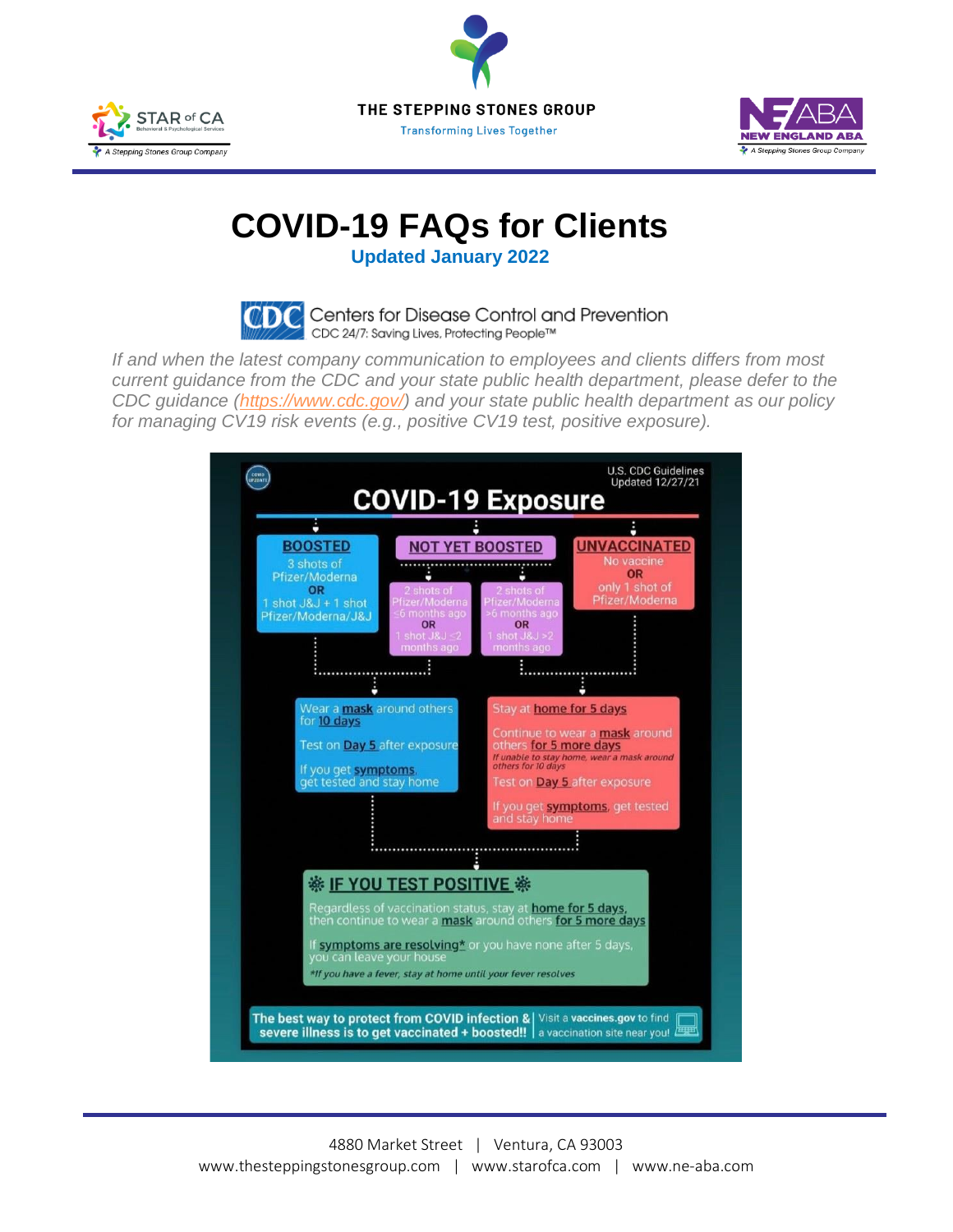

Г





٦

| 1. DO SERVICE PROVIDERS NEED TO WEAR A FACE MASK?                                                                                                                                                                                                                                                                                                                                                                                                                                                                                                                                                                                             | <b>CDC Guidance:</b>                                                                                                                                                                                                                                                                                               |
|-----------------------------------------------------------------------------------------------------------------------------------------------------------------------------------------------------------------------------------------------------------------------------------------------------------------------------------------------------------------------------------------------------------------------------------------------------------------------------------------------------------------------------------------------------------------------------------------------------------------------------------------------|--------------------------------------------------------------------------------------------------------------------------------------------------------------------------------------------------------------------------------------------------------------------------------------------------------------------|
| All employees are required to wear face masks when                                                                                                                                                                                                                                                                                                                                                                                                                                                                                                                                                                                            | https://www.cdc.gov/coronavirus/2019-                                                                                                                                                                                                                                                                              |
| delivering in-person services regardless of                                                                                                                                                                                                                                                                                                                                                                                                                                                                                                                                                                                                   | ncov/prevent-getting-sick/about-face-                                                                                                                                                                                                                                                                              |
| vaccination status.                                                                                                                                                                                                                                                                                                                                                                                                                                                                                                                                                                                                                           | coverings.html                                                                                                                                                                                                                                                                                                     |
| 2. WHAT DO I NEED TO DO IF I PLAN TO TRAVEL?<br>Be aware that travel increases your chances of getting<br>and spreading COVID-19. Please check your state or local<br>guidance prior to traveling for updated information on<br>risks, restrictions, or requirements. If you are aware of<br>any travel requirements that will impact your fitness for<br>service or ability to return in-person services (e.g. the<br>need to test or quarantine upon return from a certain<br>location), please notify your Clinical Manager. If local/state<br>guidance defers to CDC guidance on travel requirements,<br>then please follow CDC guidance. | <b>CDC Guidance:</b><br>https://www.cdc.gov/coronavirus/2019-<br>ncov/travelers/travel-during-covid19.html<br><b>CA.GOV Guidance:</b><br>https://covid19.ca.gov/search/?q=travel<br><b>MASS.GOV Guidance:</b><br>https://search.mass.gov/?q=travel<br><b>TEXAS.GOV Guidance:</b><br>https://www.texas.gov/covid19/ |

| 3.<br>DOES MY CHILD OR MEMBERS OF MY HOUSEHOLD<br><b>HAVE TO WEAR A FACE MASK?</b>                                                                                                                                                   | <b>CDC Guidance:</b>                                                                             |
|--------------------------------------------------------------------------------------------------------------------------------------------------------------------------------------------------------------------------------------|--------------------------------------------------------------------------------------------------|
| For in-home or office-based services, we highly<br>recommend that clients wear a mask whenever possible,<br>yet recognize that there may be clinical or developmental<br>reasons why a client may not consistently be able to do so. | https://www.cdc.gov/coronavirus/2019-<br>ncov/prevent-getting-sick/about-face-<br>coverings.html |
| All adults and other children (age 2 and over) in the client<br>household are required to wear face masks when<br>distancing 6 feet is not possible.                                                                                 |                                                                                                  |
| If you have questions or concerns with this requirement,<br>please notify your Clinical Manager.                                                                                                                                     |                                                                                                  |